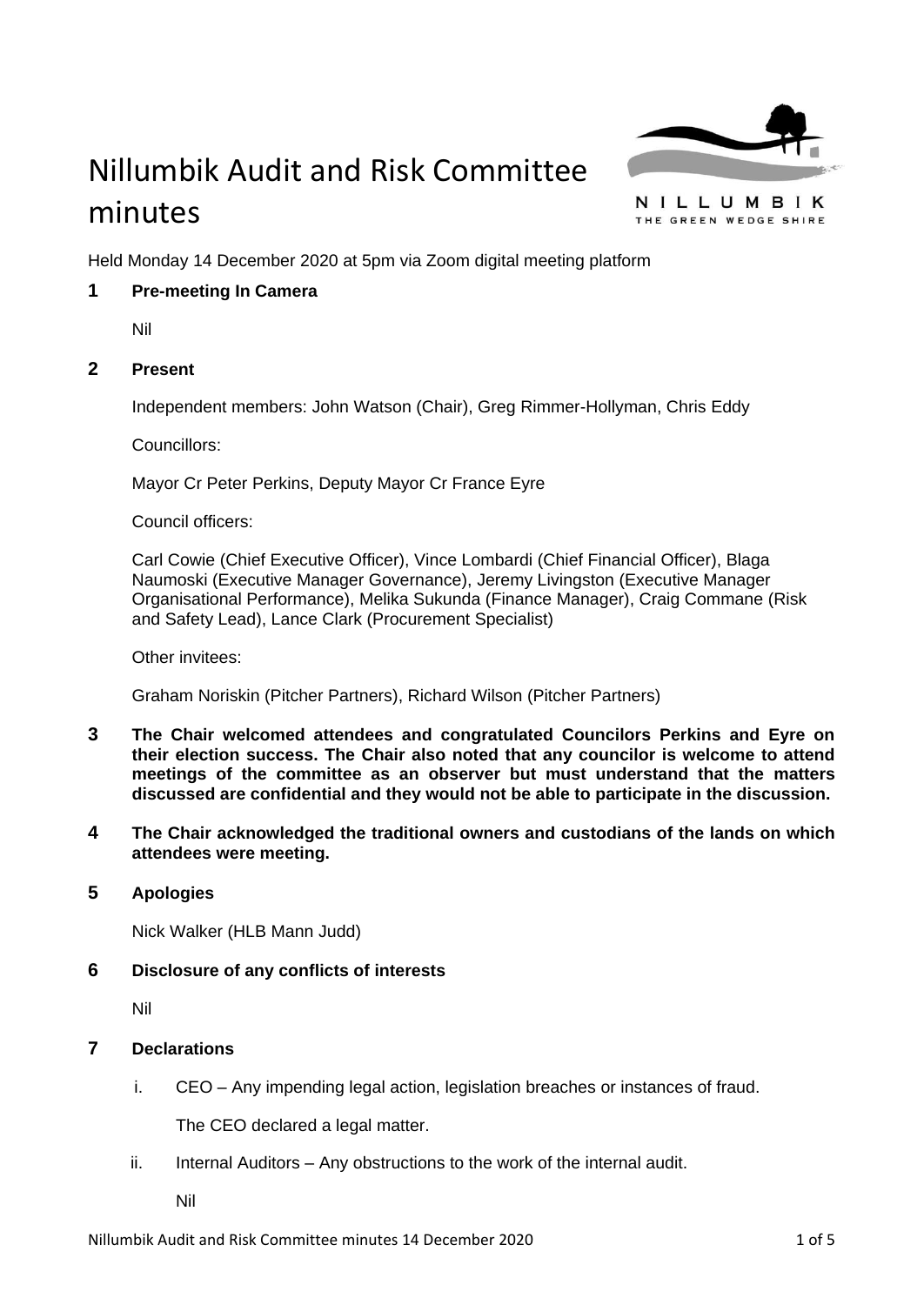#### iii. Protected Interest Disclosure Officer

Two protected disclosures were brought to the attention of the Committee. Both instances were investigated and subsequently closed.

## **8 Adoption of the minutes of the meeting held 15 August 2020**

#### *Decision*

The minutes of the Audit and Risk Committee meeting held on 15 August 2020 were confirmed as accurate.

# **9 CEO Update**

The CEO update was presented to the Committee.

#### *Decision*

The CEO update was received and noted.

# **10 Table of actions arising**

The table of actions arising was presented to the Committee.

## *Decision*

The status of actions outstanding was received and noted.

## **11 Parking Infringement Review**

The Parking Infringement Review was presented to the Committee.

#### *Decision*

The Parking Infringement Review was received and noted.

# **12 Annual Procurement Report**

The Annual Procurement Report was presented to the Committee.

#### *Decision*

The Annual Procurement Report was received and noted.

# **13 Councillor Expenses and Corporate Card Internal Audit Report**

The Councillor Expenses and Corporate Card Internal Audit Report was presented to the Committee.

#### *Decision*

The Councillor Expenses and Corporate Card Internal Audit Report was received and noted.

The Committee support a briefing to Councillors regarding the Council Expenses Policy.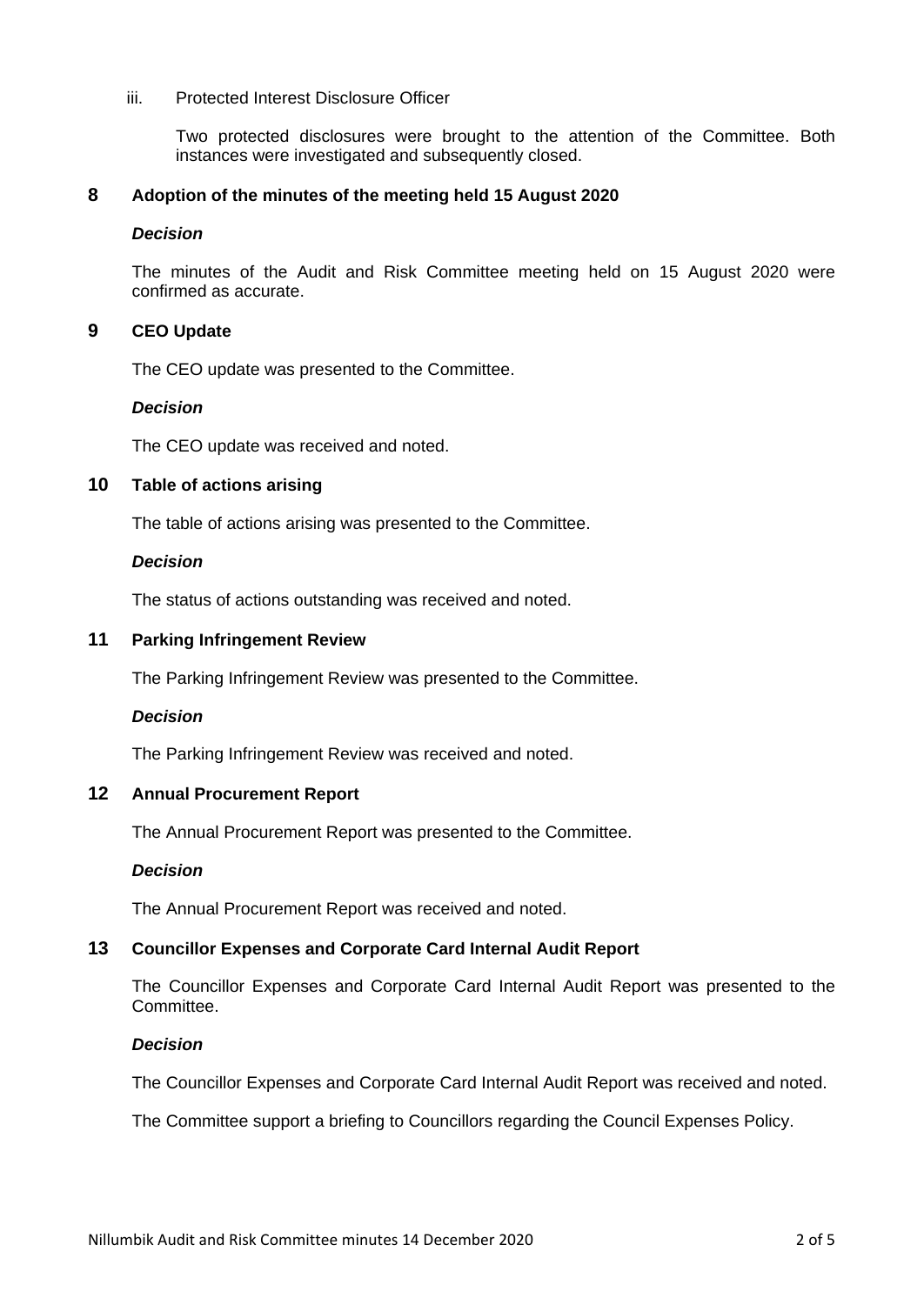# **14 Response to recommendations - LGI Councillor Support Report**

The Response to recommendations - LGI Councillor Support Report was presented to the Committee.

#### *Decision*

The Response to recommendations - LGI Councillor Support Report was received and noted.

## **15 Internal Audit Update**

The Internal Audit Update was presented to the Committee.

## *Decision*

The Internal Audit Update was received and noted.

## **16 Recent Risk and Issues Brief**

The Recent Risk and Issues Brief was presented to the Committee.

## *Decision*

The Recent Risk and Issues Brief was received and noted.

## **17 Pending audit recommendations report**

The pending audit recommendations report was presented to the Committee.

#### *Decision*

The pending audit recommendations report was received and noted.

#### **18 Risk and Safety report**

The Risk and Safety report was presented to the Committee.

#### *Decision*

The Risk and Safety report was received and noted.

## **19 Response to recommendations - IBAC Information sheet - Building public sector integrity during emergencies**

The Response to recommendations - IBAC Information sheet - Building public sector integrity during emergencies report was presented to the Committee.

#### *Decision*

The Response to recommendations - IBAC Information sheet - Building public sector integrity during emergencies report was received and noted.

The Committee supported referring the responses to the internal auditor, Pitcher Partners, for assessment and feedback.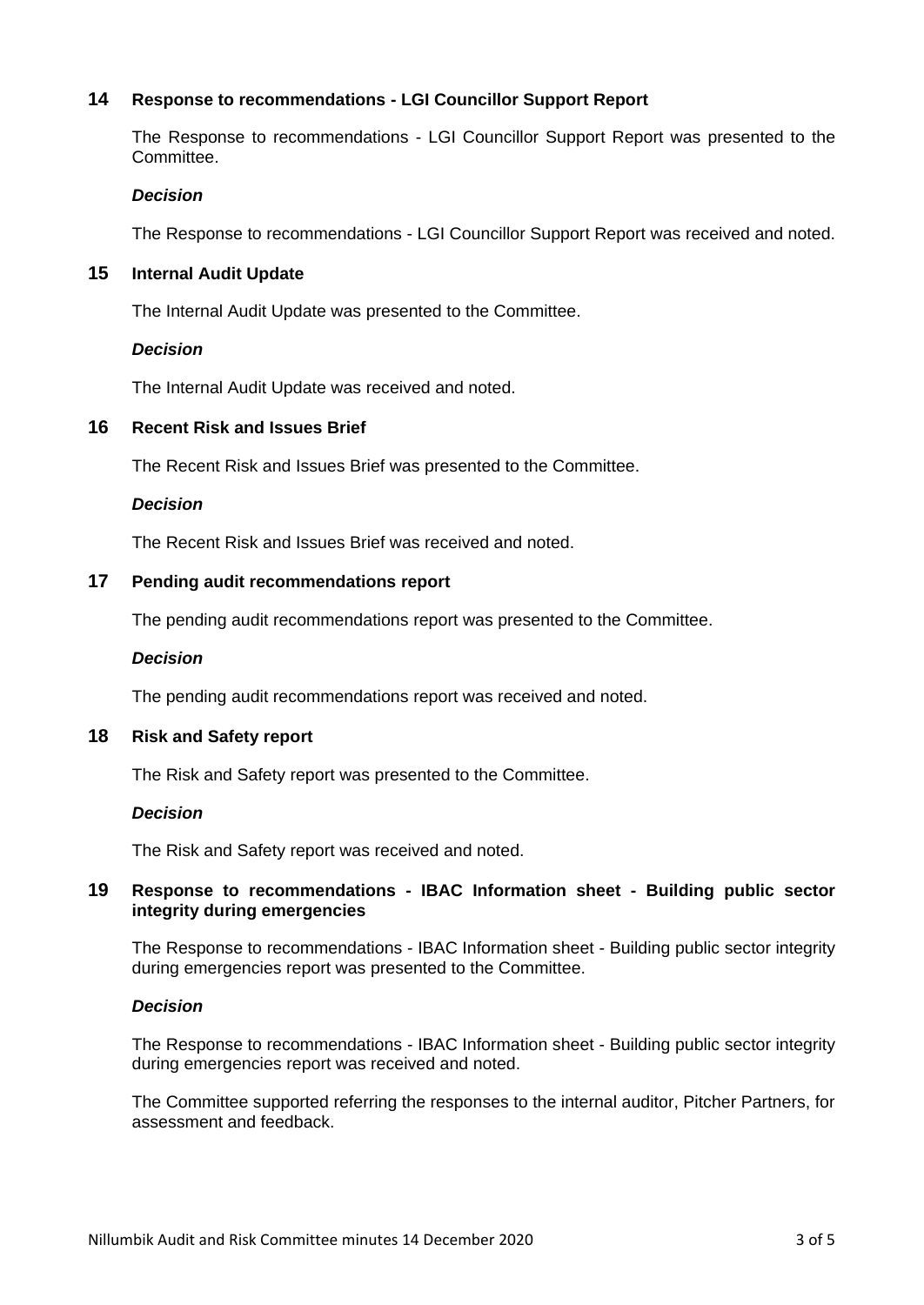# **20 Fraud and Corruption Control Policy and Plan**

The Fraud and Corruption Control Policy and Plan was presented to the Committee.

# *Decision*

The Fraud and Corruption Control Policy and Plan was received and noted.

# **21 Local Government Act 2020 Implementation update**

The Local Government Act 2020 implementation update was presented to the Committee.

## *Decision*

The Local Government Act 2020 implementation update was received and noted.

# **22 Cyber Security Update**

The Cyber Security Update was presented to the Committee.

## *Decision*

The Cyber Security Update was received and noted.

## **23 Transformation at Nillumbik (T@N) Update**

The Transformation at Nillumbik (T@N) update was presented to the Committee.

#### *Decision*

The Transformation at Nillumbik (T@N) update was received and noted.

# **24 Covid-19 Update**

The Covid-19 Update was presented to the Committee.

#### *Decision*

The Covid-19 update was received and noted.

## **25 September Quarter Financial Report Summary and September Quarter Financial Report**

The September Quarter Financial Report Summary and September Quarter Financial Report were presented to the Committee.

#### *Decision*

The September Quarter Financial Report Summary and September Quarter Financial Report were received and noted.